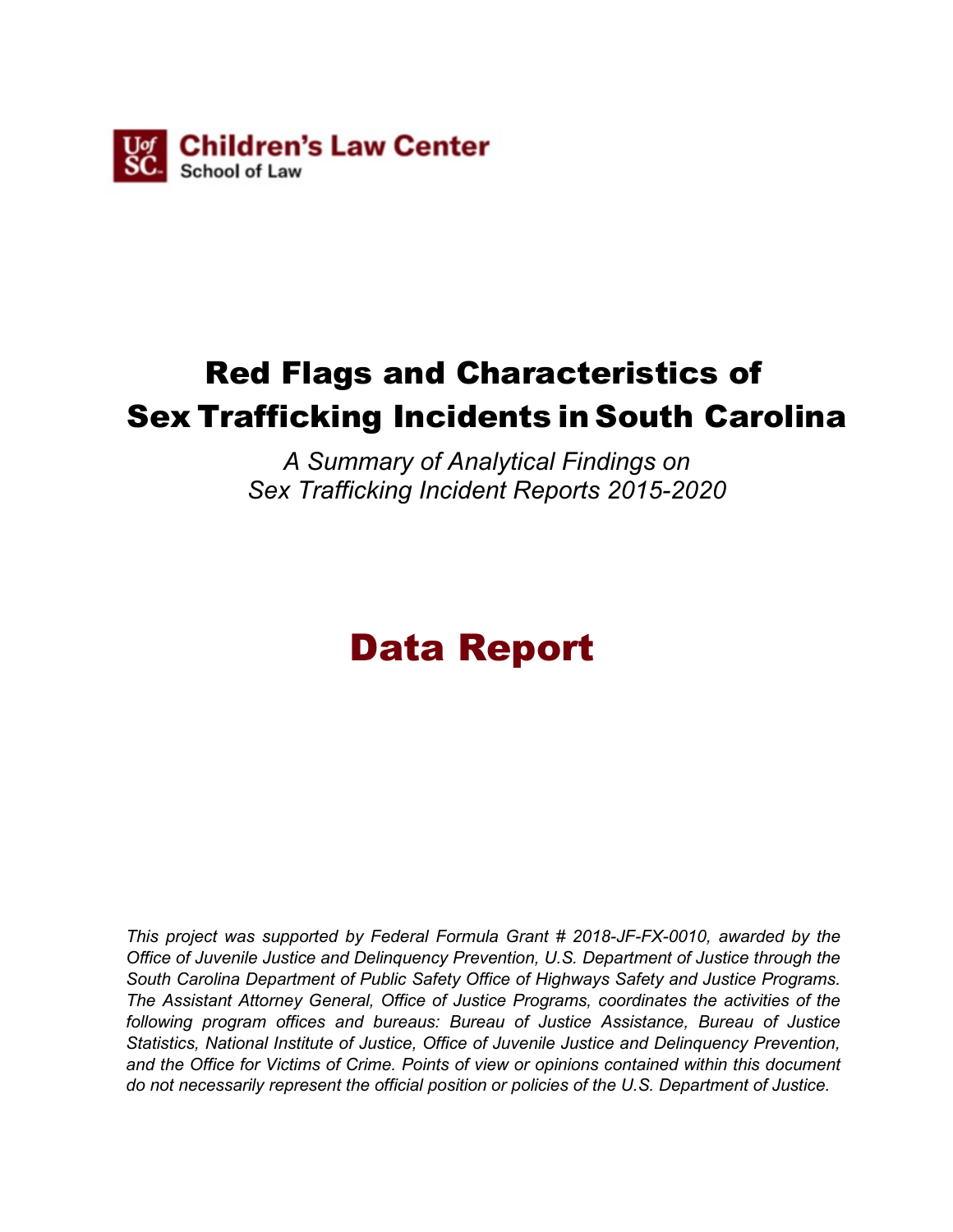## **Executive Summary**

#### **Introduction**

To better protect children from sex trafficking in South Carolina, the Children's Law Center at the University of South Carolina School of Law conducted the data project to examine prevalent red flags and characteristics among sex trafficking incidents in South Carolina. This data analysis was conducted using de-identified law enforcement sex trafficking incident reports from 2015-2020 provided by two law enforcement agencies in the Midlands and Upstate regions of South Carolina. A total of 59 reports were provided for analysis, and 39 of them involved sex trafficking. Of the 39 sex trafficking incident reports, 22 reports (56%) involved child victims.

#### **Victims**

A total of 44 victims were involved in the 39 sex trafficking incident reports. Based on the available demographic data for the victims  $(n=42)$ , 64%  $(n=27)$  were Caucasian females, and 29% (n=12) were African American females. In terms of ethnicity (n=36), the majority of victims were non-Hispanic (n=27, 75%) and nine (25%) were Hispanic. The average age of victims was 21 years old, ranging from 12 to 40 years.

Approximately 57% (n=25) of the 44 victims were child victims. Based on the available demographic data for child victims (n=23), 12 (52%) of the child victims were Caucasian females, and nine (39%) were African American females. In terms of ethnicity (n=19), the majority of child victims were non-Hispanic (n=13, 68%) and six (32%) were Hispanic. The average age of child victims was 16 years old, ranging from 12 to 17 years.

#### **Suspects**

A total of 40 suspects were reported in the 39 sex trafficking incident reports. Based on the available demographic data for subjects ( $n=38$ ), 58% ( $n=22$ ) were African American males, and 24% (n=9) were Caucasian females. In terms of ethnicity (n=33), the majority of suspects were non-Hispanic (n=28, 85%) and five (15%) were Hispanic. The average age of suspects was 30 years old, ranging from 17 to 52 years.

#### **Red Flags and Characteristics**

The narratives of the incident reports were analyzed to identify prevalent red flags and characteristics of sex trafficking. The primary red flags identified among the 44 victims were 1) victim was involved in commercial sex or prostitution (n=34), 2) victim was recovered in a hotel  $(n=19)$ , 3) victim traveled to/from a different city or state  $(n=18)$ , 4) victim exhibited sexually explicit behaviors ( $n=17$ ), and 5) victim had a history of DSS and/or DJJ involvement ( $n=14$ ).

The primary red flags identified in the 22 sex trafficking reports that involved child victims were 1) child victim was involved in commercial sex or prostitution (n=14) and had a history of DSS/DJJ involvement (n=14), 2) child victim exhibited sexually explicit behaviors  $(n=7)$ , and 3) child victim had a history of running away  $(n=6)$ .

Additional characteristics were also identified from the narrative to include trafficker tactics and victim experiences. The use of social media (e.g., Facebook, Plenty of Fish) was commonly used by traffickers  $(n=6)$  to recruit victims who lacked a support system. Traffickers often developed a "romantic" relationship with victims (n=3) to create a false sense of protection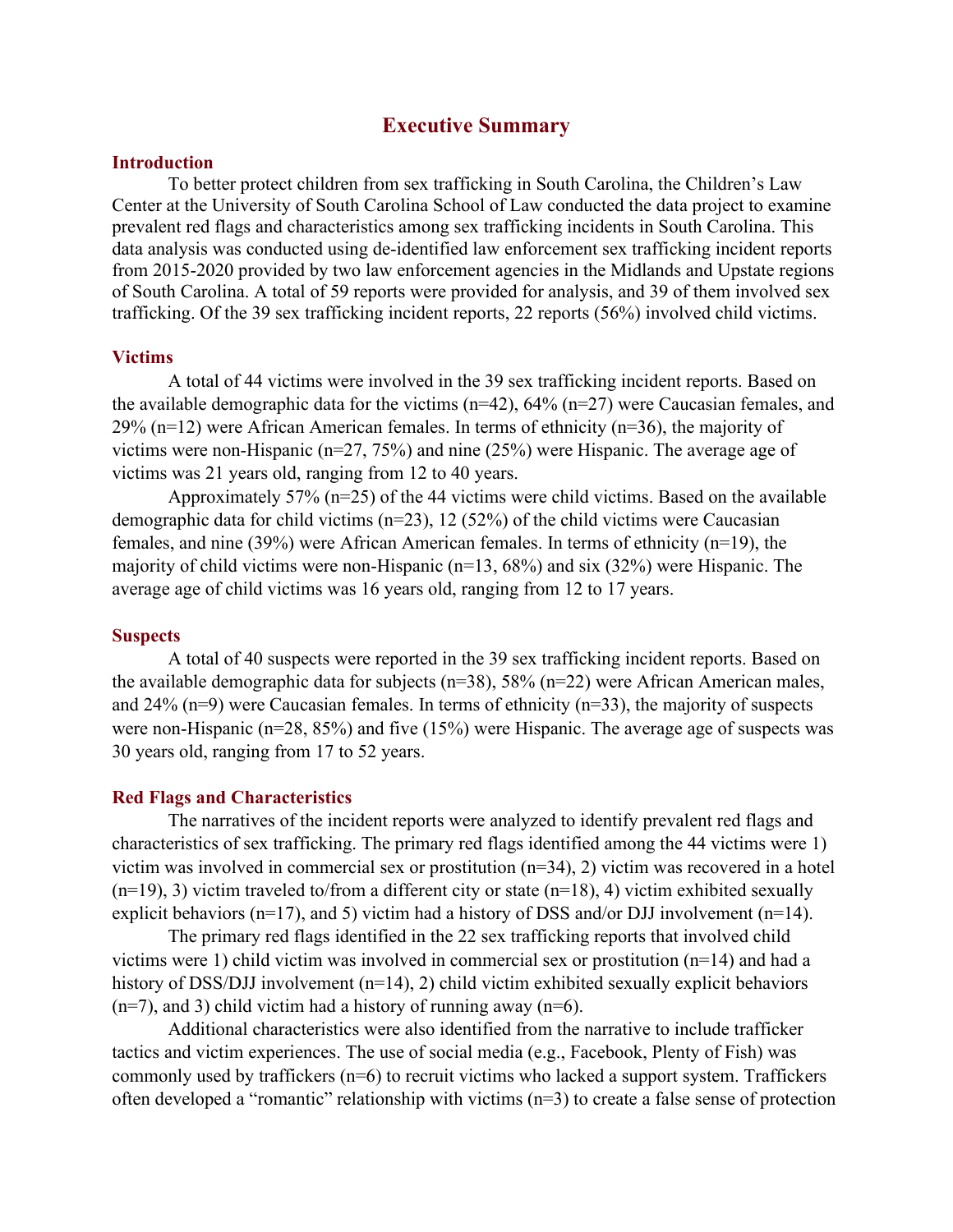and security. Family members (e.g., parents) and peers (e.g., classmates) were also identified as traffickers in some child sex trafficking cases (n=2). After victims were lured into the industry, some tactics used by traffickers to keep victims under control included threats (n=19) (e.g., threats of victim's life, threats of victim's family, threats to deport victim), physical violence  $(n=8)$ , physical control  $(n=7)$  (e.g., constant surveillance of victim, sleep deprivation of victim, control of victim's identification), and economic control (n=7) (e.g., victim did not have access to money, victim owed "debt" to traffickers). Social media, such as Backpage (n=5) and Skipthegames.com (n=3), was often used by traffickers to advertise commercial sex and get sex buyers. In terms of victim experiences, victims often suffered from sexual assaults (n=10). Some victims were pregnant  $(n=5)$ , expressed fear for safety  $(n=3)$ , and reported various injuries (e.g., head trauma, shoulder injury, lacerations) (n=2). Some victims were also charged with offenses such as prostitution, shoplifting, and trafficking in drugs (n=6) as a result of traffickers' manipulation and control tactics during the trafficking victimization.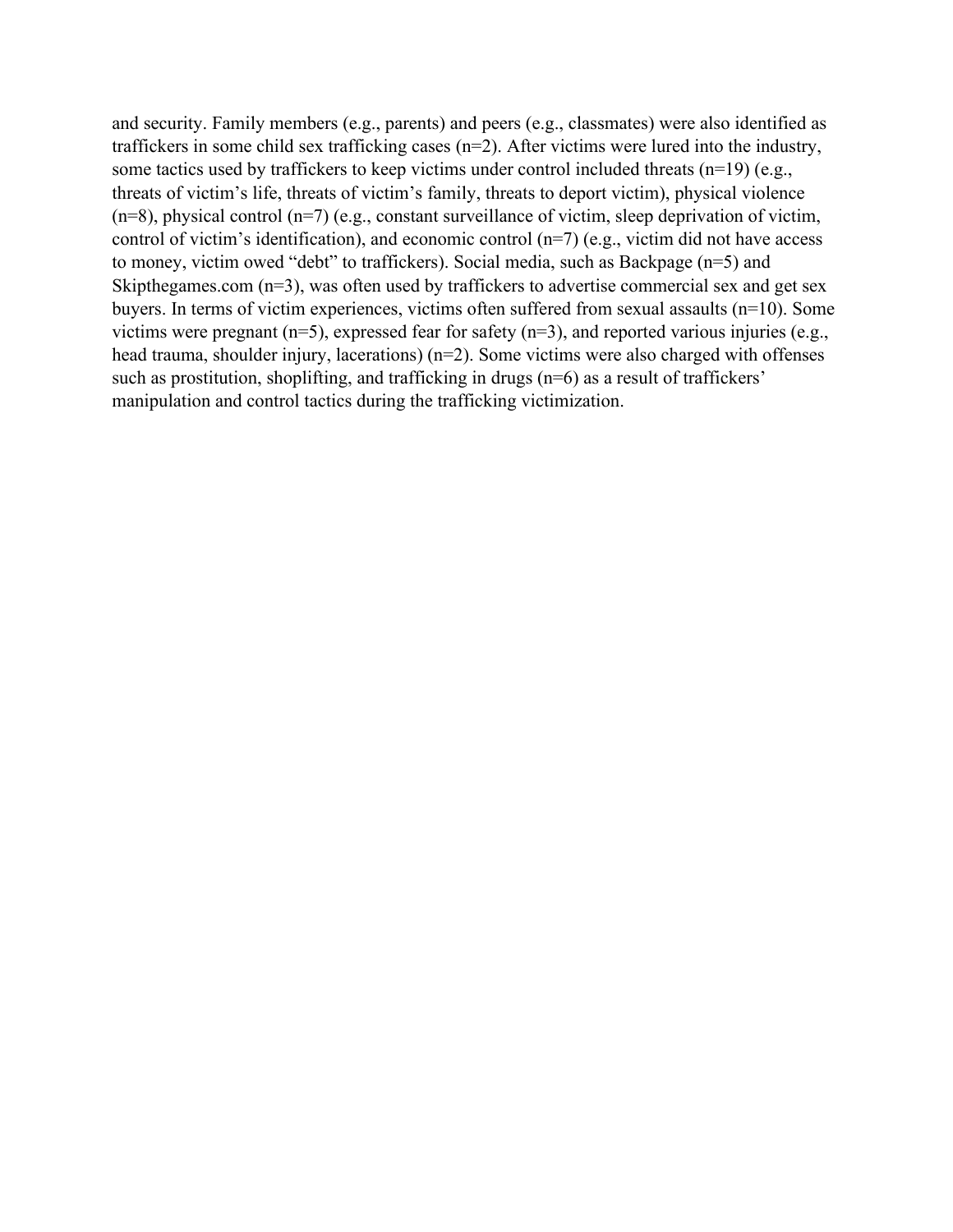# **Table of Contents**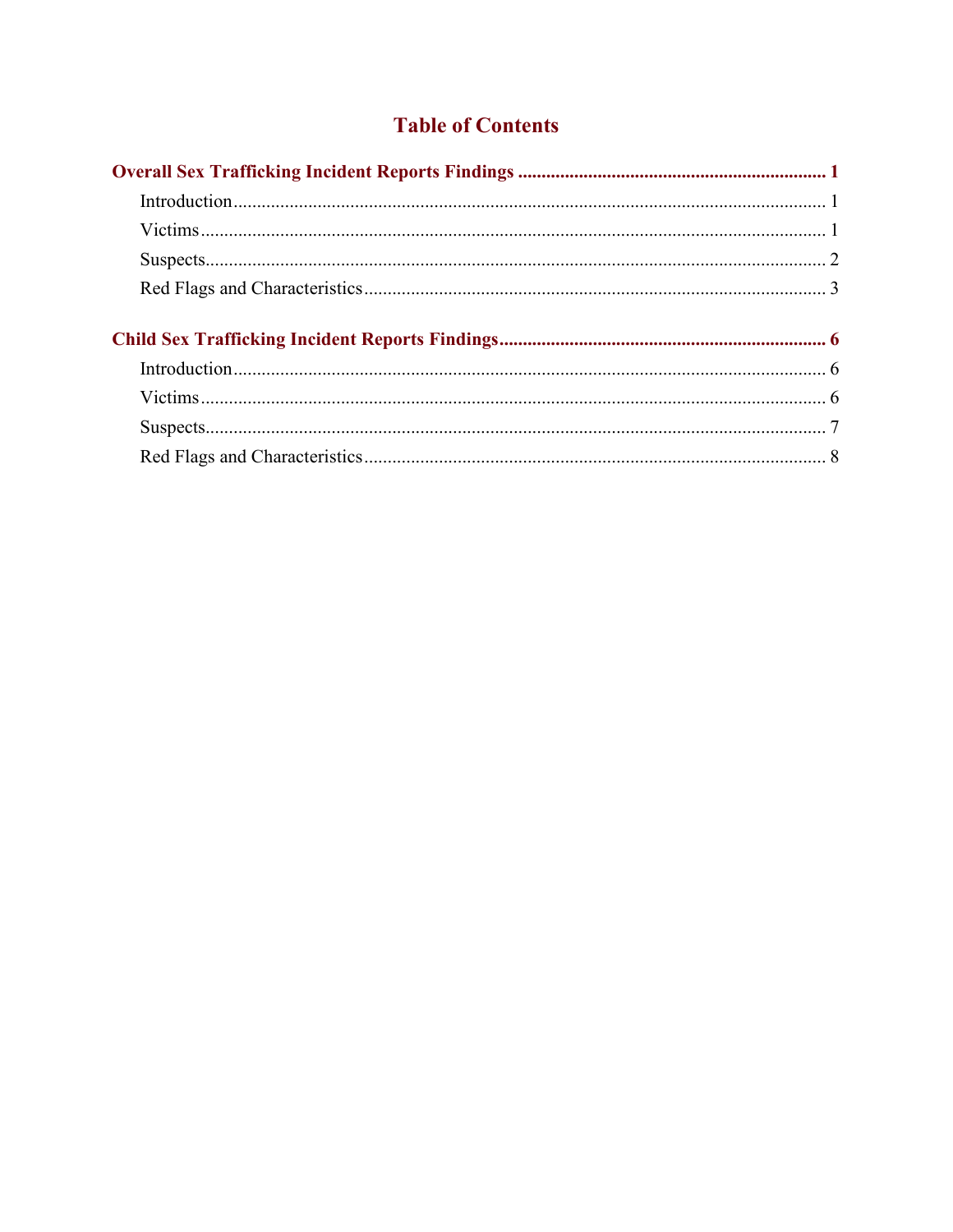# **Overall Sex Trafficking Incident Reports Findings**

## <span id="page-4-1"></span><span id="page-4-0"></span>**Introduction**

- Total number of incident reports received: n=59
	- o Sex trafficking incident reports: n=39 (66%)
	- o Non-sex trafficking incident reports (after investigation): n=20 (34%)
- Hotels/motels were the most common incident report locations  $(n=14)$ , followed by residences/homes (n=10)

## <span id="page-4-2"></span>**Victims**

- Total number of victims: n=44
- Victim race and gender (available data n=42): 27 were Caucasian females, followed by 12 African American females, 2 Caucasian males, and 1 African American male



- Victim ethnicity (available data  $n=36$ ): 9 (25%) were Hispanic and 27 (75%) were non-Hispanic
- Victim age: The average age was 21 years old, ranging from 12 to 40 years
- Victim state: The majority of victims in the incident reports were from South Carolina  $(n=35)$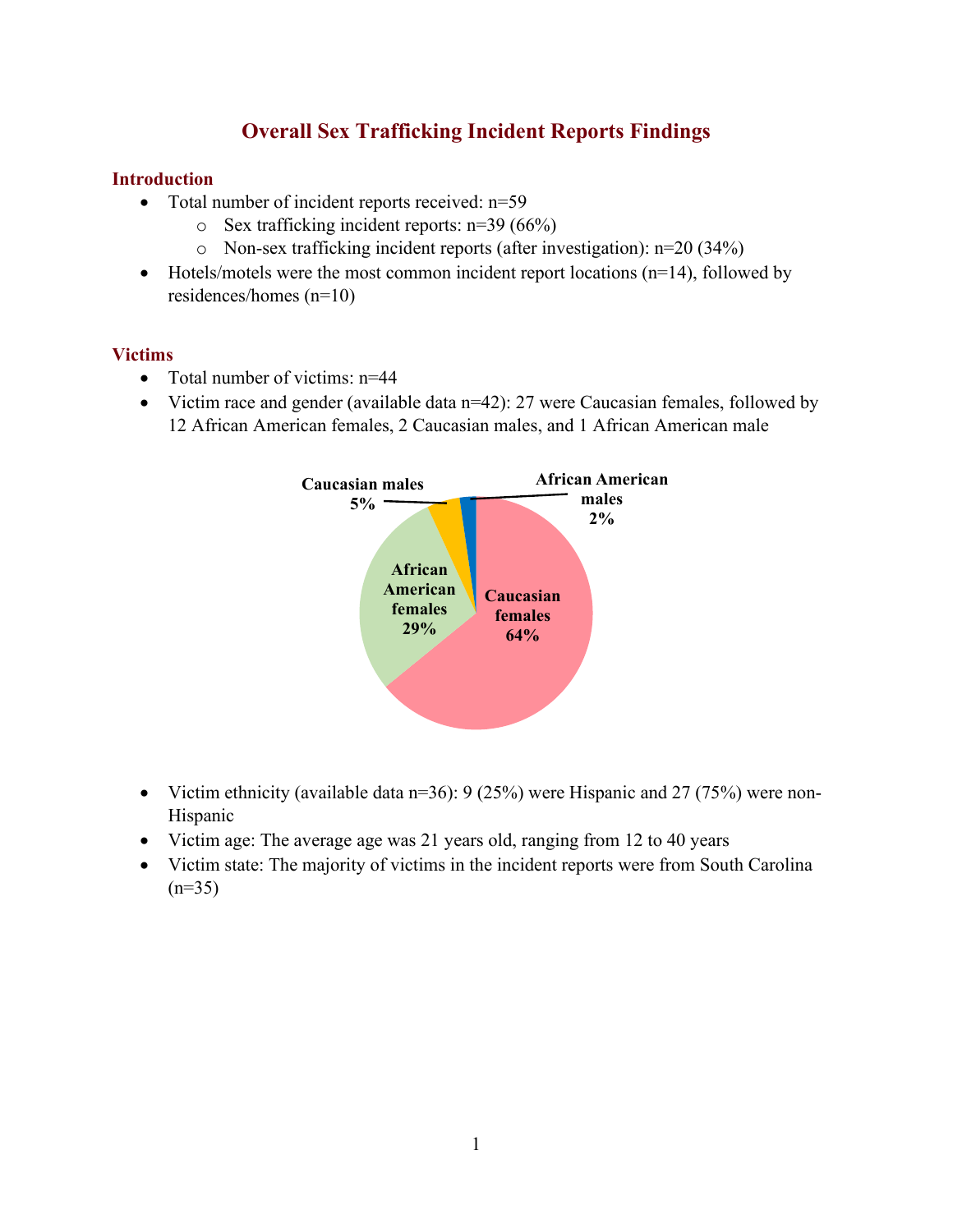## <span id="page-5-0"></span>**Suspects**

- Total number of suspects: n=40
- Suspect race and gender (available data n=38): 22 were African American males, followed by 9 Caucasian females, 4 African American females, and 3 Caucasian males.



- Suspect ethnicity (available data n=33): 5 (15%) were Hispanic and 28 (85%) were non-Hispanic
- Suspect age: The average age of suspects was 30 years old, ranging from 17 to 52 years
- Suspect state: The majority of suspects in the incident reports were from South Carolina  $(n=33)$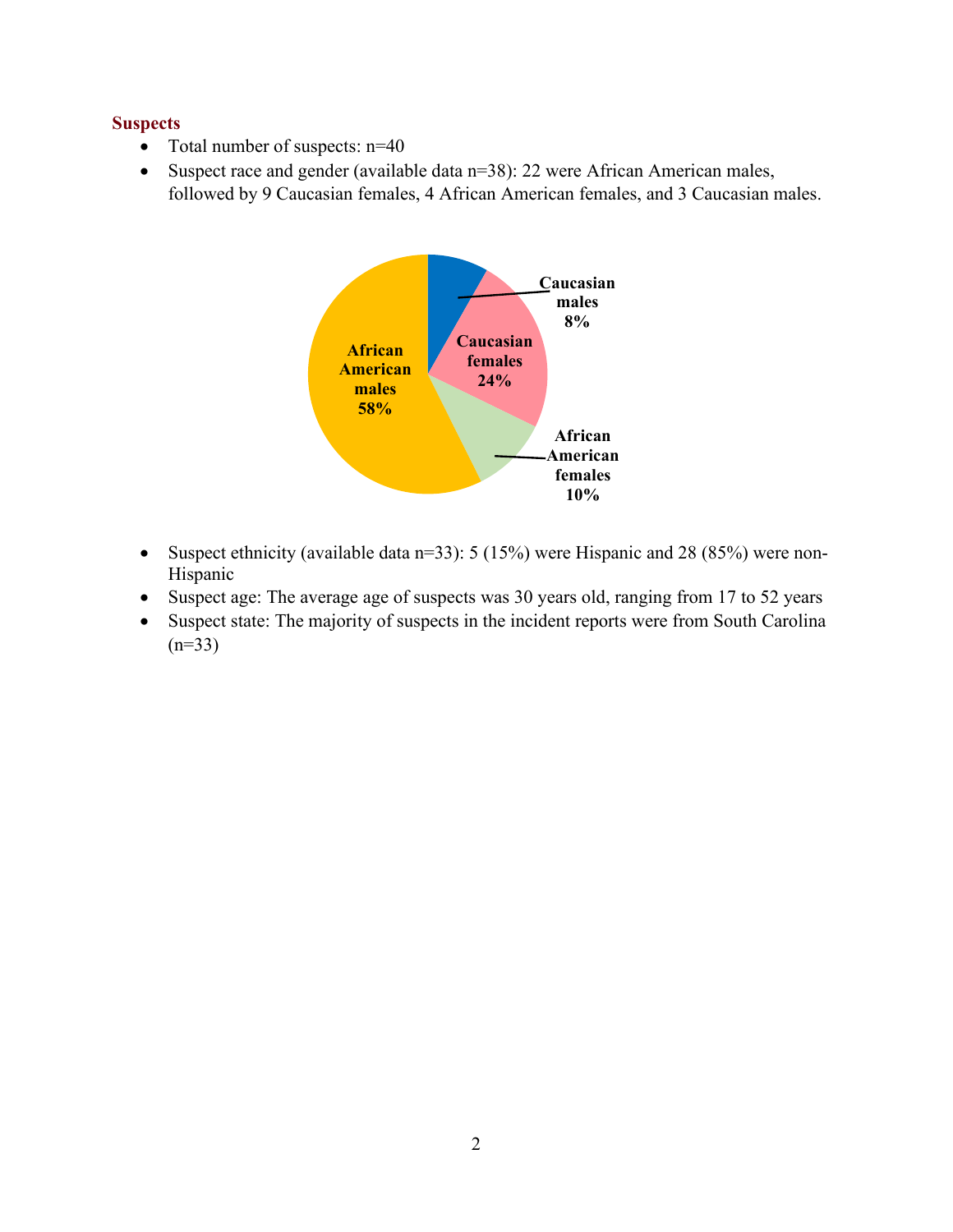<span id="page-6-0"></span>**Analysis Using the Child Sex Trafficking Flagging Tool for Law Enforcement[2](#page-6-2)**



Out of the 44 victims in the incident reports, the following red flags were identified based on information provided by the available narrative:

- Has victim engaged in sexual act in exchange for shelter, drugs, money, alcohol, transportation, or any other items of value? (**Yes=34**)
- Was victim recovered in a hotel/inn/motel with unrelated adults? **(Yes=19)**
- Did victim travel to/from a different city or state? **(Yes=18)**
- Has victim exhibited sexually explicit behaviors such as sexual online profile, possession of unusual sexual paraphernalia, inappropriate sexual knowledge or oversexualized attire? **(Yes=17)**
- Does victim have a history of DSS and/or DJJ involvement? **(Yes=14)**
- Are there concerns of substance abuse issues? (**Yes=13**)
- Does victim have a runaway history? **(Yes=6)**
- Did victim lie about age and/or identity? **(Yes=4)**
- Does victim have tattoos, scarring or branding that is unexplained? **(Yes**=1)
- Is victim in possession of a large amount of cash, prepaid credit cards, multiple cellphones or other items of value that cannot be explained? **(Yes=1)**

<span id="page-6-1"></span> $<sup>1</sup>$  The data in the Red Flags and Characteristics section reflects the number of victims. Several incident reports</sup> contain more than one victim.

<span id="page-6-2"></span><sup>2</sup> A codebook with a total of 11 red flags was utilized to help identify red flags and characteristics of sex trafficking in the incident reports. The codebook was adapted from the Child Sex Trafficking Flagging Tool for Law Enforcement, which was developed by the Children's Law Center with input from the Child Sex Trafficking Law Enforcement Workgroup. The Workgroup was convened by the grant project and includes law enforcement representatives from city, county, state, and federal levels.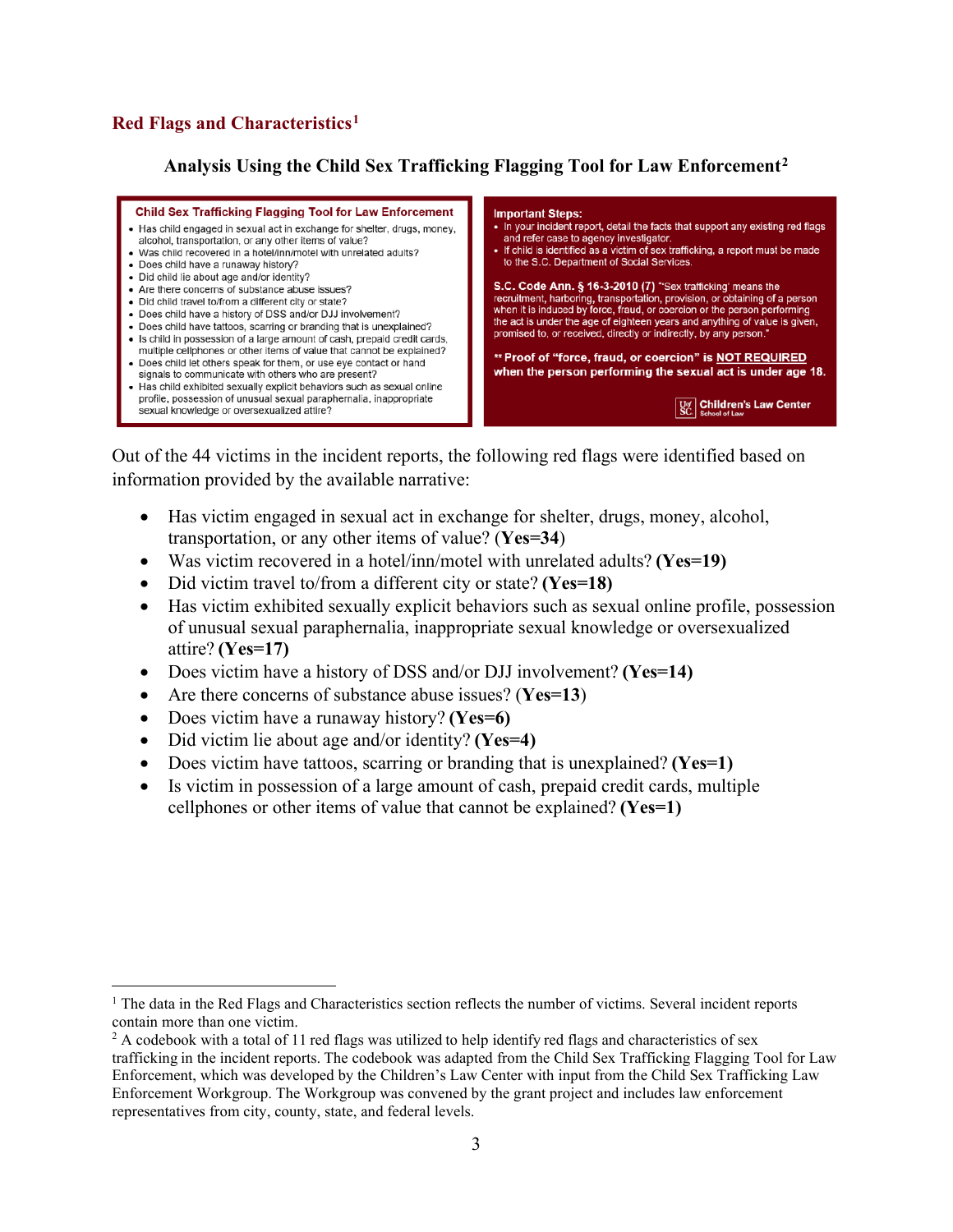| <b>Recruitment and grooming</b>                                                                                                                                                                                                                                                                                                                                                             | <b>Control tactics</b>                                                                                                                                                                                                                                                                                                                                                                                                                                                                                                                                                                                                                                                 |
|---------------------------------------------------------------------------------------------------------------------------------------------------------------------------------------------------------------------------------------------------------------------------------------------------------------------------------------------------------------------------------------------|------------------------------------------------------------------------------------------------------------------------------------------------------------------------------------------------------------------------------------------------------------------------------------------------------------------------------------------------------------------------------------------------------------------------------------------------------------------------------------------------------------------------------------------------------------------------------------------------------------------------------------------------------------------------|
| Use of social media: $n=7$<br>Facebook $(n=4)$<br>Plenty of Fish $(n=2)$<br>Unspecified social media $(n=1)$<br>Development of a "romantic"<br>relationship: n=3<br>Met on a dating site $(n=2)$<br>Victim started to support "boyfriend"<br>through prostitution $(n=1)$<br>Family members as traffickers: n=2<br>$\bullet$<br>Peer recruitment: $n=2$<br>Promise victims a good life: n=1 | Use of threats: $n=18$<br>Threatened victim's life $(n=9)$<br>Threatened victim's family $(n=6)$<br>Threatened to deport victim $(n=3)$<br><b>Physical violence: n=8</b><br>$\bullet$<br>Physical control: n=7<br>$\bullet$<br>Constant surveillance $(n=2)$<br>Not allowed to leave $(n=2)$<br>Sleep deprivation $(n=2)$<br>Control of identification $(n=1)$<br>Economic control: $n=7$<br>$\bullet$<br>Victim did not have access to money $(n=5)$<br>Victim owed "debt" to traffickers $(n=2)$<br>Create dependence: n=2<br>$\bullet$<br>Victim was pregnant with trafficker's baby<br>$(n=1)$<br>Victim was constantly told she would be<br>taken care of $(n=1)$ |
| <b>Advertising and getting buyers</b>                                                                                                                                                                                                                                                                                                                                                       | <b>Trafficking evidence</b>                                                                                                                                                                                                                                                                                                                                                                                                                                                                                                                                                                                                                                            |
| Use of social media: $n=14$<br>$\bullet$<br>Backpage $(n=5)$<br>Skipthegames.com $(n=3)$<br>Facebook $(n=1)$<br>Plenty of Fish $(n=1)$<br>Unspecified social media $(n=4)$<br>Word of mouth: $n=2$                                                                                                                                                                                          | <b>Evidence collected in incident locations:</b><br>$\bullet$<br>$n=3$<br>Condoms, lube commonly used in sexual<br>encounters, and large amounts of cash in<br>vehicle $(n=1)$<br>Receipts of travel $(n=1)$<br>Sheet of paper with phone numbers and<br>figures for sex acts $(n=1)$                                                                                                                                                                                                                                                                                                                                                                                  |

<span id="page-7-0"></span> $3$  The narrative of the incident reports was analyzed to identify prevalent characteristics of sex trafficking that were not included in the codebook adapted from the Child Sex Trafficking Flagging Tool for Law Enforcement.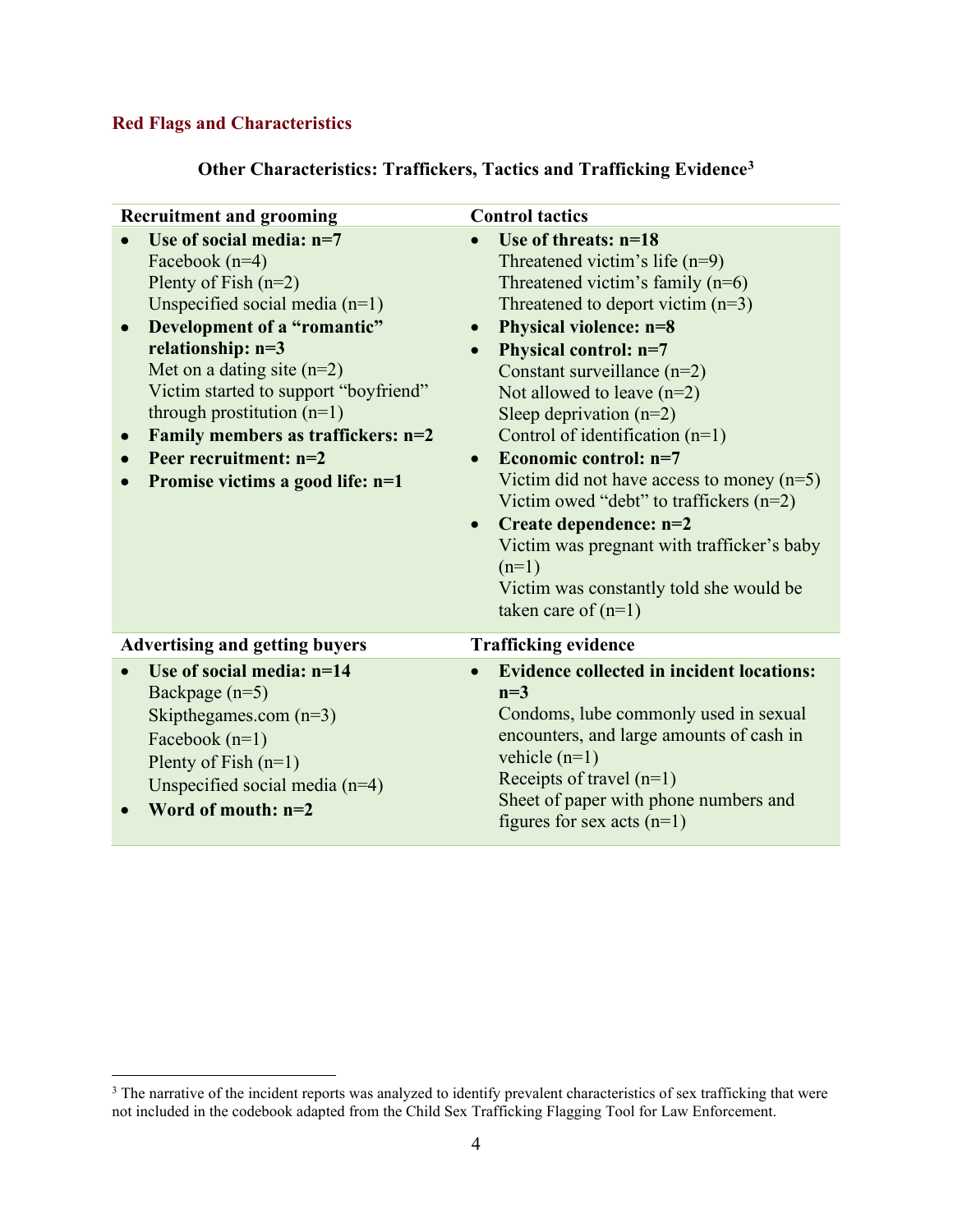| <b>Other Characteristics: Victim Experiences</b> |  |  |
|--------------------------------------------------|--|--|
|--------------------------------------------------|--|--|

| <b>Identification</b>                                   | Offenses committed during victimization                                                                                         |
|---------------------------------------------------------|---------------------------------------------------------------------------------------------------------------------------------|
| Self-reported as a victim: $n=6$                        | Prostitution: $n=4$                                                                                                             |
| Unwilling/reluctant to report: $n=3$                    | Shoplifting: $n=1$                                                                                                              |
| $\bullet$                                               | $\bullet$                                                                                                                       |
| Being pulled over during traffic                        | Trafficking in drugs: $n=1$                                                                                                     |
| incident: $n=2$                                         | $\bullet$                                                                                                                       |
| Traveling to the U.S. from                              | Experiencing assault, pregnancy, and                                                                                            |
| another country                                         | injuries during victimization                                                                                                   |
| Guatemala: $n=2$<br>Mexico: $n=2$<br>Puerto Rico: $n=2$ | Sexual assault: $n=10$<br>Pregnancy: $n=5$<br>Injuries (e.g., head trauma, shoulder<br>$\bullet$<br>injury, lacerations): $n=2$ |
| <b>Expressed feeling</b>                                | <b>Other experiences</b>                                                                                                        |
| Feared for safety: $n=3$                                | Lack of support system: $n=2$                                                                                                   |
| $\bullet$                                               | $\bullet$                                                                                                                       |
| Felt as though there was no choice [but]                | Was a victim of sex trafficking in a                                                                                            |
| $\bullet$                                               | $\bullet$                                                                                                                       |
| to continue to be trafficked]: $n=1$                    | previous case: n=1                                                                                                              |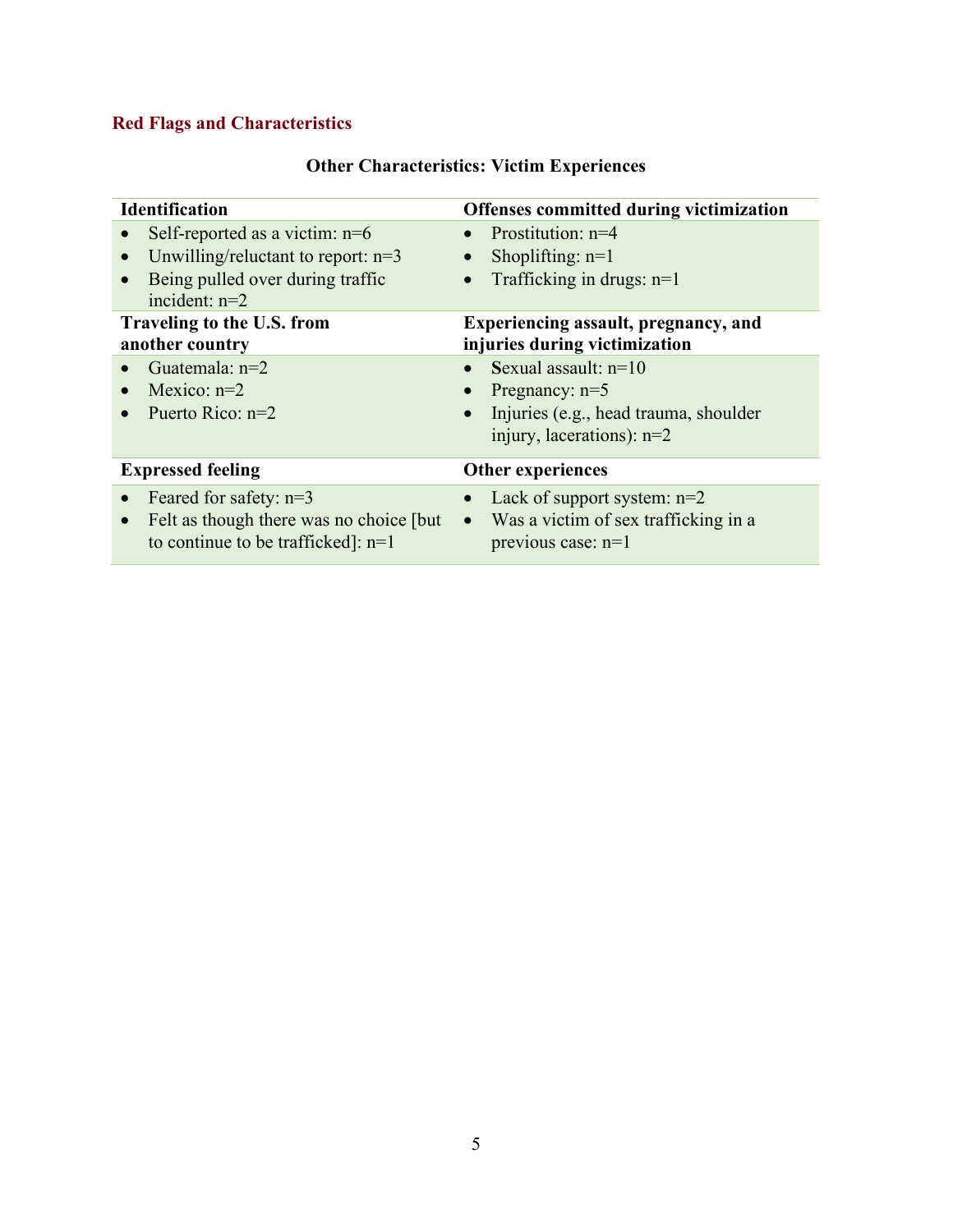# **Child Sex Trafficking Incident Reports Findings**

## <span id="page-9-1"></span><span id="page-9-0"></span>**Introduction**

- Number of incident reports that involved child sex trafficking:  $n=22$  (56% of total 39 sex trafficking incident reports analyzed)
- Residences/homes were the most common incident locations  $(n=8)$ , followed by hotels/motels (n=3)

## <span id="page-9-2"></span>**Victims**

- Total number of child victims: n=25
- Victim race and gender (available data n=23): 12 were Caucasian females, followed by 9 African American females, 1 African American male, and 1 Caucasian male.



- Victim ethnicity (available data  $n=19$ ): 6 (32%) were Hispanic and 13 (68%) were non-Hispanic
- Victim age: The average age was 16 years old, ranging from 12 to 17 years
- Victim state: The majority of victims in the incident reports were from South Carolina  $(n=22)$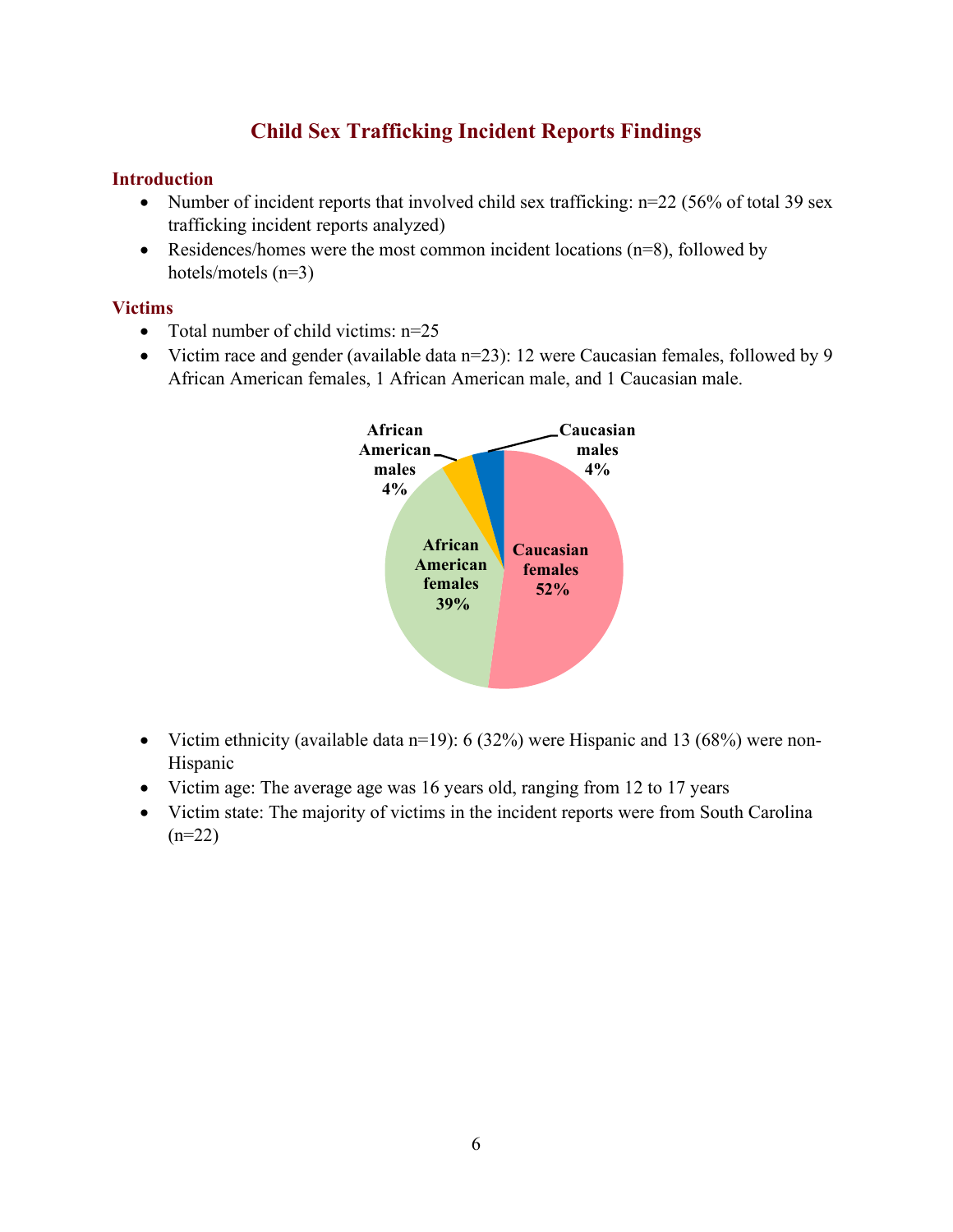## <span id="page-10-0"></span>**Suspects**

- Total number of suspects: n=24
- Suspect race and gender (available data: n=24): 12 were African American males, followed by 8 Caucasian females, and 4 African American females



- Suspect ethnicity (available data n=21): 3 (14%) were Hispanic and 18 (86%) were non-Hispanic
- Suspect age: The average age was 29 years old, ranging from 17 to 52 years
- Suspect state: The majority of suspects in the incident reports were from South Carolina  $(n=22)$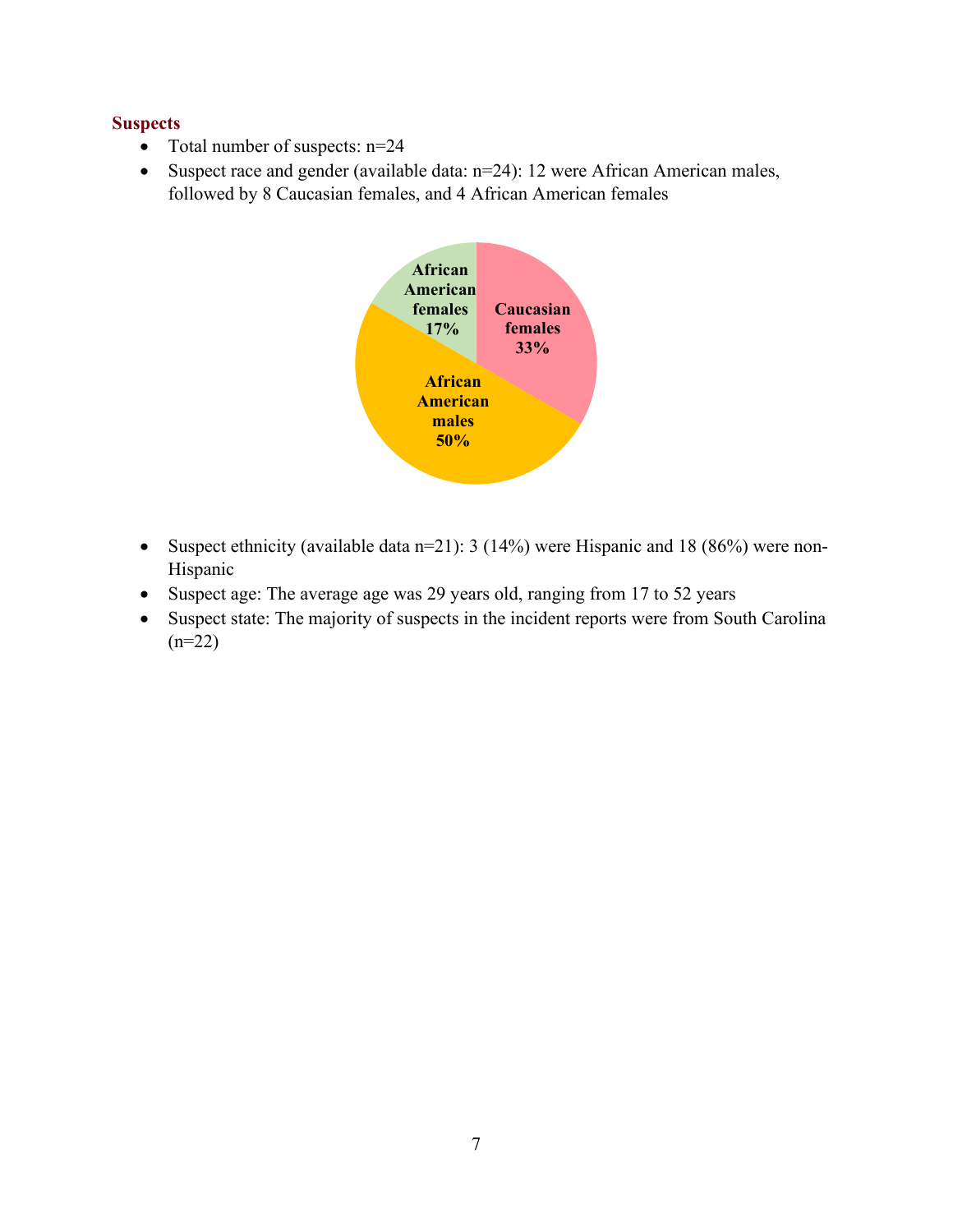<span id="page-11-0"></span>**Analysis Using the Child Sex Trafficking Flagging Tool for Law Enforcement[5](#page-11-2)**



Out of the 25 child victims in the incident reports, the following red flags were identified based on information provided by the available narrative:

- Has child engaged in sexual act in exchange for shelter, drugs, money, alcohol, transportation, or any other items of value? (**Yes=14)**
- Does child have a history of DSS and/or DJJ involvement? **(Yes=14)**
- Has child exhibited sexually explicit behaviors such as sexual online profile, possession of unusual sexual paraphernalia, inappropriate sexual knowledge or oversexualized attire? **(Yes=7)**
- Does child have a runaway history? **(Yes=6)**
- Was child recovered in a hotel/inn/motel with unrelated adults? **(Yes=5)**
- Are there concerns of substance abuse issues? (**Yes=5**)
- Did child travel to/from a different city or state? **(Yes=5)**
- Did child lie about age and/or identity? **(Yes =3)**

<span id="page-11-1"></span><sup>4</sup> The data in the Red Flags and Characteristics section reflects the number of victims. Several incident reports contain more than one victim.

<span id="page-11-2"></span><sup>5</sup> A codebook with a total of 11 red flags and characteristics was utilized to help identify red flags of sex trafficking in the incident reports. The codebook was adapted from the Child Sex Trafficking Flagging Tool for Law Enforcement, which was developed by the Children's Law Center with input from the Child Sex Trafficking Law Enforcement Workgroup. The Workgroup was convened by the grant project and includes law enforcement representatives from city, county, state, and federal levels.